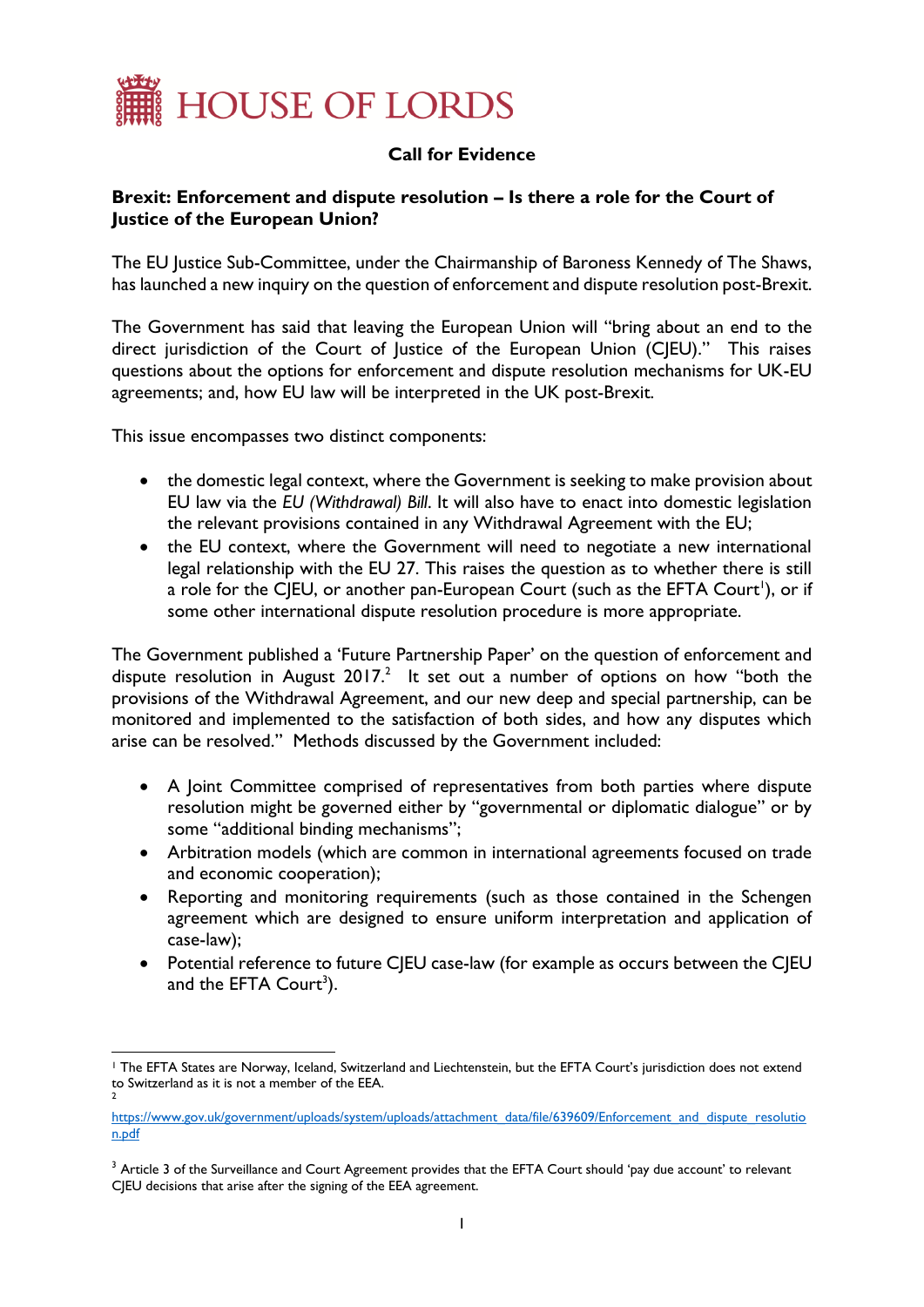The option that the Government chooses will have a significant impact on UK law: for example it will affect whether individual citizens and businesses will be able to have their cases referred to an international court or tribunal post-Brexit.

The Committee has already held a preliminary scoping evidence session with four senior retired judges: Rt Hon the Lord Hope of Craighead, Convenor of the Crossbench Peers and Former Deputy President of the Supreme Court of the United Kingdom; Rt Hon the Lord Neuberger of Abbotsbury, Former President of the Supreme Court of the United Kingdom; Rt Hon the Lord Thomas of Cwmgiedd, Former Lord Chief Justice of England and Wales; and Rt Hon Sir Konrad Schiemann, Former judge at the Court of Justice of the European Union.<sup>4</sup>

The Committee is now issuing a formal call for evidence on this important matter. Issues under consideration include:

- Whether there could be a role for the CJEU in the UK post-Brexit.
- The most appropriate method of enforcement and dispute resolution in respect of the Withdrawal Agreement and subsequent partnership arrangements with the EU.
- How the Government can deal with questions relating to EU law in the domestic courts post-Brexit and during any period of transition (including the potential for divergence between UK law and EU law).
- Whether anything can be learned from the EFTA Court model, or other alternative models for dispute resolution.
- The impact Brexit will have on the UK's ability to influence the development of the law in other jurisdictions including the EU and the United States.
- If UK citizens should have a direct right of access to any new enforcement or dispute resolution procedures (or whether there should be a reference procedure, as currently exists with the CJEU).
- The potential impact of excluding the jurisdiction of the CIEU, both on UK domestic law and on securing a workable Withdrawal Agreement and any transitional arrangements under Article 50.

## Baroness Kennedy said:

"The evidence that we received from four of the UK's most senior former judges highlighted the dangers of legal uncertainty post Brexit.

It was apparent that the judges had significant concerns about the operation of 'retained EU law' in the UK under Clause 6 of the *European Union (Withdrawal) Bill*.<sup>5</sup> The former Lord Chief Justice, Lord Thomas of Cwmgiedd, warned that there could be a 'very real problem for future judicial independence and the rule of law if this is not clarified.' In addition to concerns about the wide discretion that might be given to the judiciary to take what might be seen as 'political' decisions, it is also far from clear that the provisions relating to the interpretation of retained

**<sup>.</sup>**  $4$  A transcript of the session, which was held on 21 November 2017, is available at: [http://data.parliament.uk/writtenevidence/committeeevidence.svc/evidencedocument/eu-justice](http://data.parliament.uk/writtenevidence/committeeevidence.svc/evidencedocument/eu-justice-subcommittee/brexit-the-jurisdiction-of-the-cjeu/oral/74225.html)[subcommittee/brexit-the-jurisdiction-of-the-cjeu/oral/74225.html](http://data.parliament.uk/writtenevidence/committeeevidence.svc/evidencedocument/eu-justice-subcommittee/brexit-the-jurisdiction-of-the-cjeu/oral/74225.html)

<sup>&</sup>lt;sup>5</sup> Note for editors: Clause 6 of the *European Union (Withdrawal) Bill* sets out how retained EU law is to be read and interpreted on and after exit day. The judges' concerns are set out in full at Q9 of the transcript of the evidence session.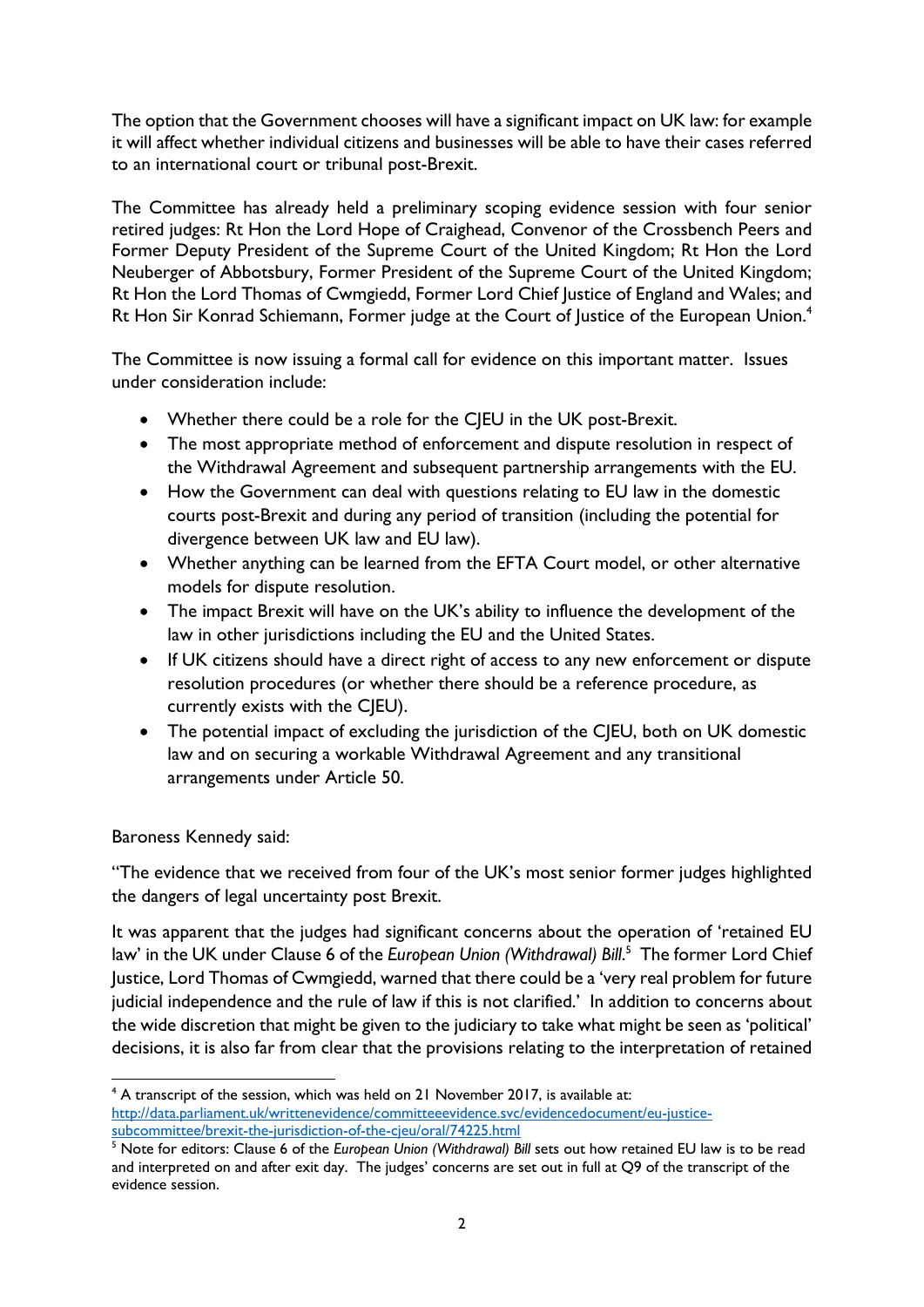EU law under Clause 6 of the Bill allow for a smooth transition. The Bill was clearly not drafted with a transitional period in mind. It would preclude references to the Court of Justice of the European Union, and not require UK domestic courts to take account of post-Brexit EU law, despite the fact that the UK may continue to be effectively bound by EU law during the transitional period.

Going forward, the Government will have to ensure that it can agree a clear, certain and robust enforcement mechanism to ensure that any rights and obligations under the Withdrawal Agreement (and subsequent partnership arrangements with the EU) can be upheld in the event of a dispute. The Committee is seeking expert evidence on the most appropriate way of ensuring that dispute resolution procedures post-Brexit can be dealt with efficiently and effectively."

The Committee asks for written submissions to be received by Friday 19 January.